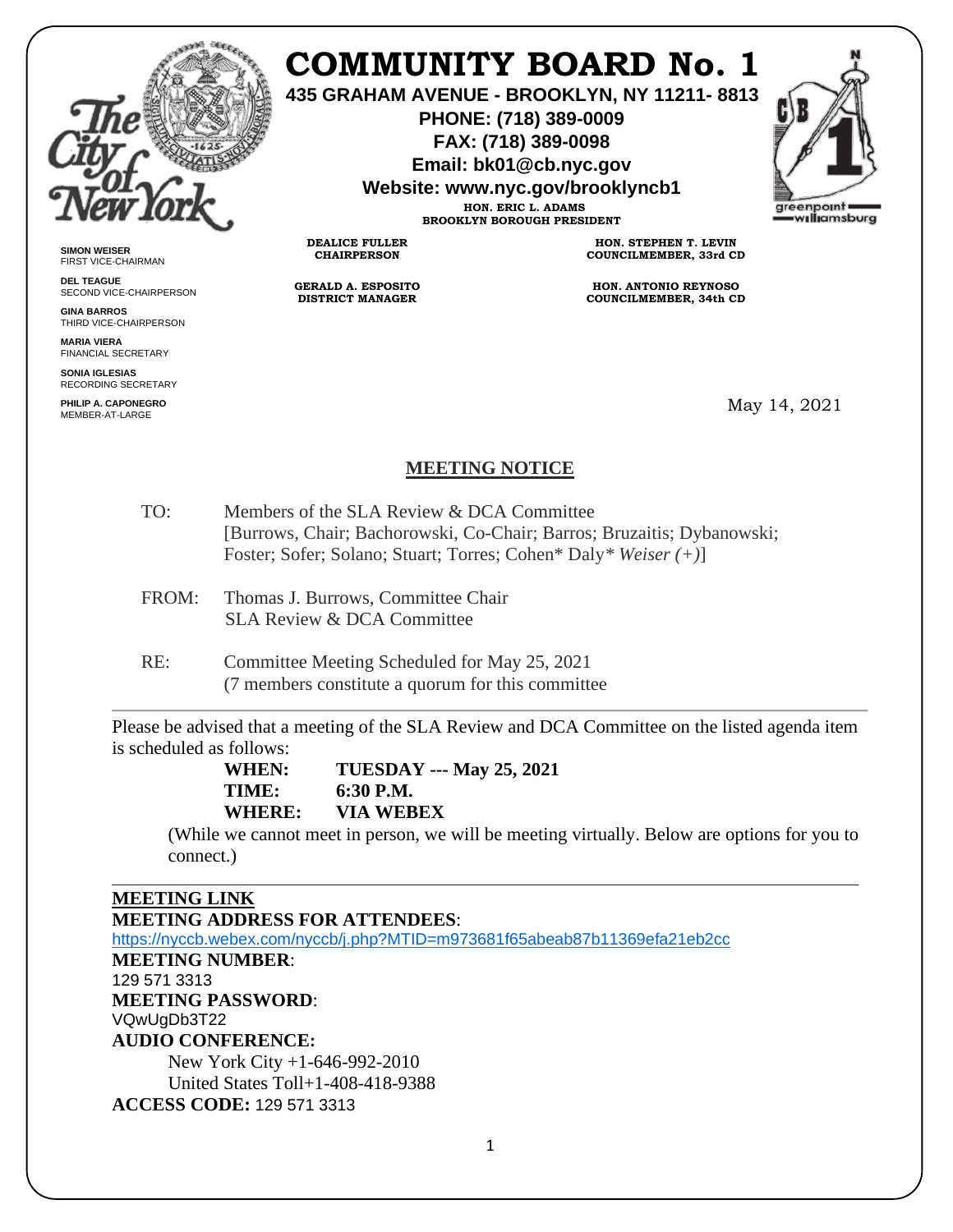## **AGENDA**

#### **(I.) LIQUOR LICENSES**

#### **NEW**

- 1) 99 Franklin Bar LLC, 99 Franklin Street, (New, liquor, wine, beer, cider, bar tavern)
- 2) 462 Union Avenue Bar LLC, Avenue Bar LLC, dba Macri Park, 462 Union Avenue, (Corporate Change liquor, wine, beer, cider, bar, tavern)
- 3) Biblio Inc., dba Biblio, 149 North 6<sup>th</sup> Street, (Corporate Change, Renewal, liquor, wine, beer, cider, rest)
- 4) Brooklyn Green Golf LLC, 195 Morgan Avenue, (New, liquor, wine/beer, cider, bar with golf venue)
- 5) Don Pancho Villa Restaurant LTD., 189 Borinquen Place, (Method of Operation Change, liquor, wine, beer, cider, rest)
- 6) Chavin Group, Inc. dba Chimu Bistro, 482 Union Avenue, (Corporate Change, liquor, wine, beer, cider, rest)
- 7) Ebbs LLC, Ebbs Brewing Company, 182 North 8th Street, (New, liquor, wine, beer, cider, bar/tavern)
- 8) Entity to be formed by Rajiv Shah, dba Lover Says Go, 251 Bushwick Avenue, (New, liquor, wine, beer, cider, bar, tavern)
- 9) Eris Evolution LLC, 167 Graham Avenue, (Alterations, liquor, wine, beer, cider, bar, tavern event venue)
- 10) ) Jonh Watterberg on Behalf of an entity to be determined, dba Santa Fe Bk, 178 North 8<sup>th</sup> Street, (New, liquor, wine, beer, cider, rest)
- 11) La Chacra Restaurant Inc., 613 Grand Street, (New, liquor, wine, beer, cider, rest)
- 12) Rosa's on Kent LLC, 254 Kent Avenue AKA 252 Kent Avenue, (New, liquor, wine, beer, cider, pizzeria, cafe, bar, tavern)
- 13) Savannahs Sweet Bakery and Bistro LLC, ,241 Cook Street, (New, liquor, wine, beer, cider, rest)
- 14) Sushi on Wythe LLC, 97 North  $10^{th}$  street, (New, liquor, wine, beer, cider, rest)
- 15) Threefold Holdings LLC, dba Threes Brewing, 133 Franklin Street, (New, liquor, wine/beer, cider, bar, tavern)
- 16) Vabeh First LLC, dba Have + Meyer, 103 Havemeyer Street, Store 2, (Corporate Change, liquor, wine, beer, cider, bar, tavern)
- 17) Valencia's Cafe wine & Tapas Inc. 130 Grand Street, (New, wine, beer, cider, bar, tavern)

#### **(II.) RENEWAL:**

- 1) 194 Bedford Ave. Rest, Corp, dba Dziupla, 194 Bedford Avenue, (Renewal, liquor, wine/beer, cider, rest)
- 2) Action Burger Inc., 292 Graham Avenue, (Renewal, liquor, wine, beer, cider, rest)
- 3) Aurora East Inc., dba Montesacro, dba Montesacro, 432 Union Avenue, (Renewal, liquor, wine, beer, cider, rest)
- 4) Berry Golf Club LLC, dba Cinderella Story, 8 Beery Street, (Renewal, liquor, wine, beer, cider, rest)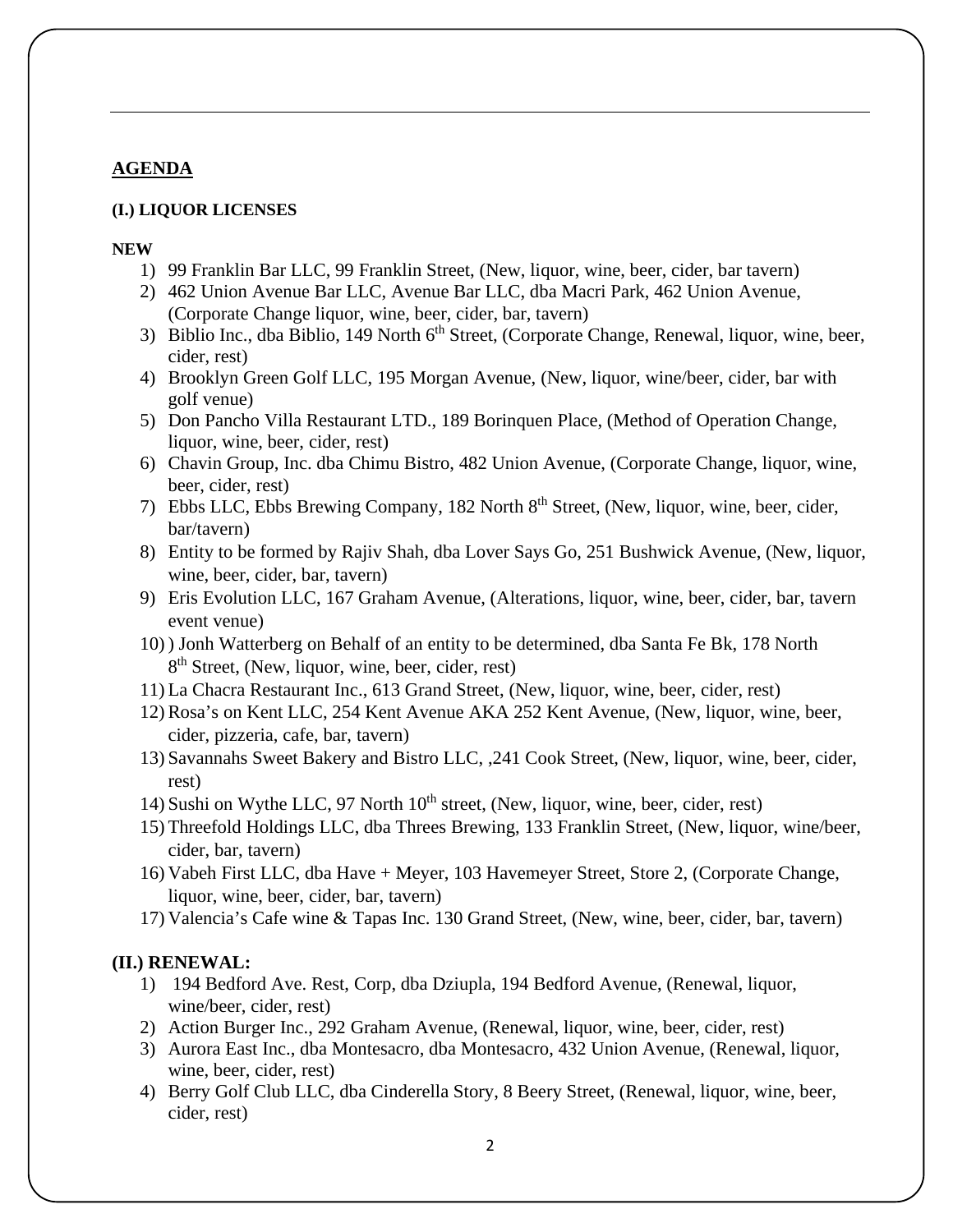- 5) Black Rabbit Bar LLC, 91 Greenpoint Avenue, (Renewal, liquor, wine, beer, cider, tavern)
- 6) Boogaloo Bar Inc. Dba Duff's Brooklyn, 168 Marcy Avenue, (Renewal, liquor, wine/beer, cider, bar/tavern)
- 7) Bushwick CC LLC, dba Bushwick Country Club, 618 Grand Street, (Renewal, liquor, wine, beer, cider, bar)
- 8) Call box Lounge INC., 148 Kingsland Avenue, (Renewal, liquor, wine, beer, cider, rest)
- 9) Cerveceria Havemeyer, dba Cerveceria Havemeyer, 149 Havemeyer Street Store #3 (aka 257 South 2<sup>nd</sup> Street, (Renewal, liquor, wine, beer, cider, rest)
- 10) China Boricua Inc., 108 Graham Avenue, (Renewal, wine, beer, cider, rest)
- 11) Dingxiang Inc., dba Birds of Feather, 191 Grand Street, (Renewal, wine, beer, cider, rest)
- 12) F-C LLC, dba Chez Ma Tante, 90 Calyer Street, (Renewal, liquor, wine, beer, cider, rest)
- 13) Ferris Mittles inc., dba Troost, 1011 Manhattan Avenue, (Renewal, liquor, wine/beer, cider, bar/tavern)
- 14) Frost Restaurant Inc., 193 Frost Street, (Renewal, liquor, wine, beer, cider, rest)
- 15) Jam N Pizza Company Inc., dba Midici of Williamsburg, 174 North 4<sup>th</sup> Street, (Renewal, liquor, wine, beer, cider, rest)
- 16) Nitehawk Brooklyn LLC, dba Nitehawk Cinema, 136 Metropolitan Avenue, (Renewal, liquor, wine, beer, cider, rest)
- 17) Mushashi Asian Cuisine INC, 495 Grand Street, (Renewal, Wine, beer, cider, rest)
- 18) Orephans Inc. dba Ore Bar, 277 Graham Avenue, (Renewal, liquor, wine, beer, cider, bar/tavern)
- 19) Pizzette LLC, 191 Graham Avenue, (Renewal, liquor, wine, beer, cider, rest)
- 20) Ramales Thai Food Corp., dba Lily Thai Restaurant, 615 Grand Street, (Renewal, wine, beer, cider)
- 21) Sevinc Wine & Cheese LLC, dba West Wine Bar, 67 West Street 71A, (Renewal, wine, beer, cider, bar, tavern)
- 22) SNBP Inc., dba Simple Cafe, 124 South 3<sup>rd</sup> Street, (Renewal, wine, beer, cider, café, restaurant)
- 23) Sterling Caterers Inc. dba Ateres Avrohom, 75 Ross Street, (Renewal, liquor, wine, beer, catering facility (private event only)
- 24) Weylin Seymour LLC, dba Weylin B Seymours/Chimera, 175 Broadway, (Renewal, liquor, wine/beer, cider, catering facility, private event only)

#### **(III.) PREVIOUSLY POSTPONED ITEMS:**

- 1) Bistro So Corp, dba Bistro So, 530 Driggs Avenue, (New, liquor, wine, beer, cider, rest)
- 2) Catalpanyc LLC, dba Catalpa Cafe, 25 Greenpoint Avenue, (New, liquor, wine, beer, cider, bar/tavern
- 3) New Hope Brooklyn LLC, dba Ten Hope, 10 12 Hope Street, (Method of Operation, liquor, wine, beer cider, rest)

### **SPECIAL PERMITS:**

4) OHB Kent LLC, dba Other Half Brewery, 87 River Street– 21 Temporary Beer and Wine One Day Permits (New, Temporary Beer and Wine)

> Applications is unique. Request by local brewery to provide a beer garden at a temporary mini-golf operation by Two Trees on the lot between North  $1<sup>st</sup>$  Street,